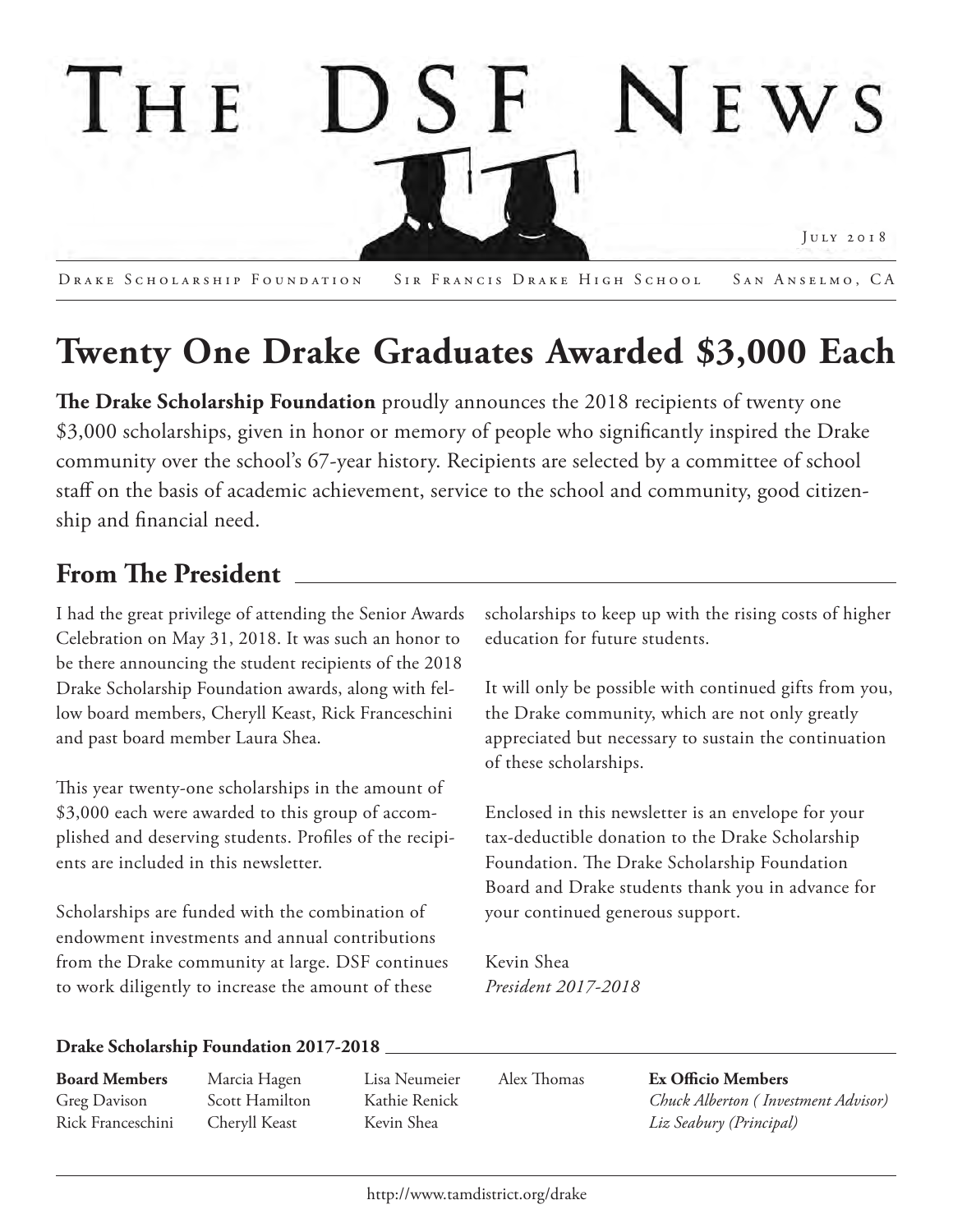



Eva Mars is awarded her scholarship by former board member Laura Shea.



Hannah Levenson receives her scholarship from Laura Shea.



Maya Krause receives her scholarship from Cheryll Keast.



Diane Biasotti Hain awards the Joseph Biasotti Scholarship to Bo Couture.



Cyrus Thelin is awarded his scholarship from Cheryll Keast.



Nicole Garriott is awarded her scholarship from Kevin Shea.



Sophie Heimerdinger is awarded her scholarship by DSF President Kevin Shea.



Cheryll Keast awards Leo Krashanoff his DSF Scholarship.



Jessica Yepez Rangel is awarded her scholarship by Kevin Shea.



Connor Heffernan is awarded the Sue McDowell Scholarship by Sue Mc-Dowell as Rick Franceschini looks on.



Abigail Floyd is awarded the Jeremy Collins Scholarship by Anneli and Kevin Collins.

# **Memorial and honorary donations were received in 2017 & 2018 for the following:**

**In Memory of:** Harold Allison Don Baker Harry Belgrade Vincent Boyle Carl Brown Evie Champion Martha Chapman Rene Chetelat Jeremy Collins Jim Cowperthwaite Patricia Cox

Ronald Goldstein Ellsworth Hagen Helen S. Hermann Janet Hoch Bart & Tim Jones Pat Kelly Zach Kreuser Dean Lazzarini Keith Lester Silvano Juan (John) Marangone

Dawn girl

Al McCarthy Barbara McCune Steve McEntee Vincent Carter Milani Don Millar Ruth Oman Becky Paradis Parkland Florida Students & Staff killed 2/14/18 Frances Parks Jane Perry Leonora Petersen

Craig Pitti Joshua Portnoy Brian Purcell Paul Rose Steve & Randy Schaffer Donald & Dorothea C. Schultz Nicholas Shea Gary Sorgen Gertrude Terheyden Ann West Archie Williams

Mardys Whiteman

#### **In Honor of:**

Raul Carter Class of 1956 Deb Gump Mary Jane Jones George Lewis Malia & Jack Lyle Melissa Metz Barack Obama Pastor Joanne Whitt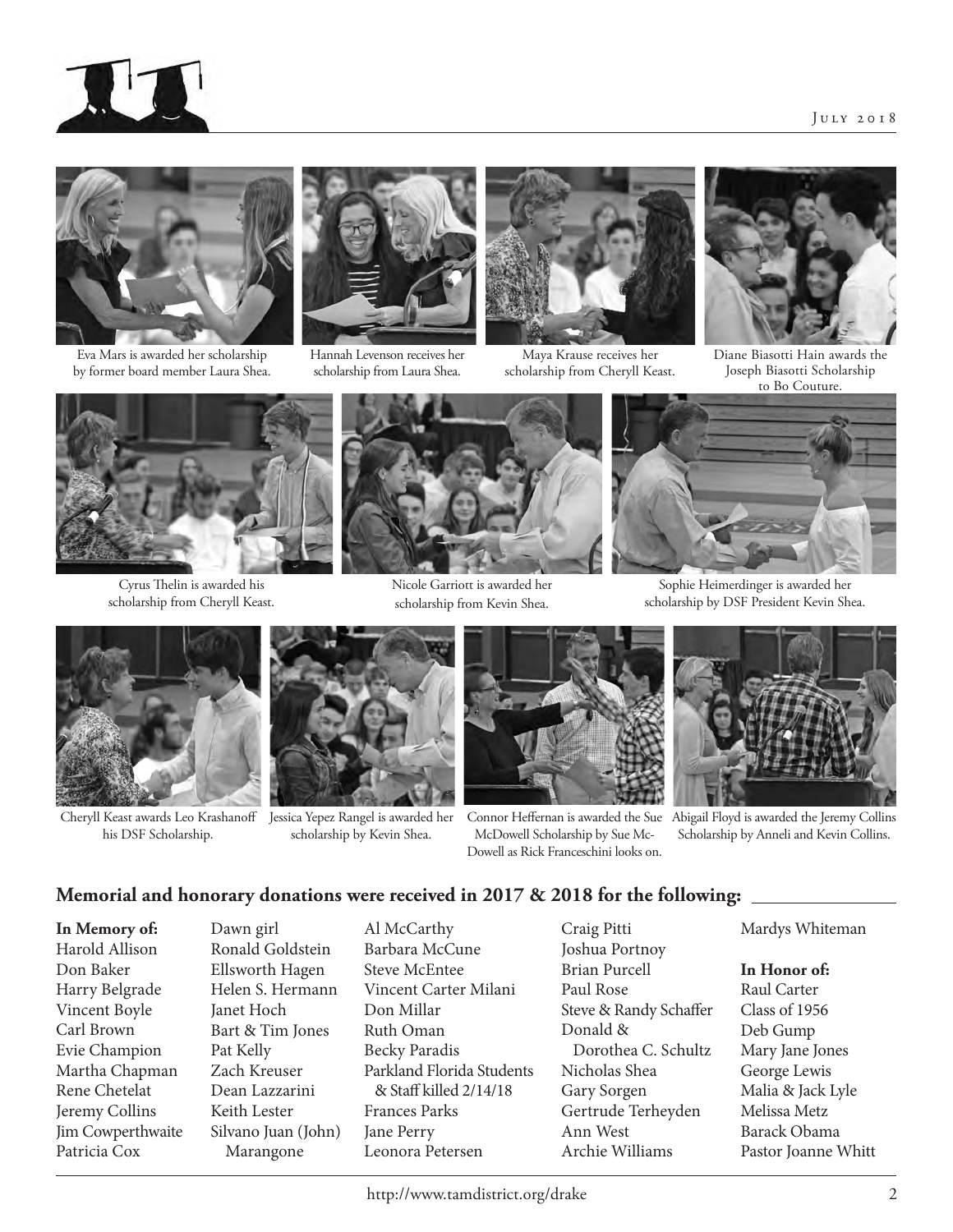

*It is the mission of the Foundation to assist worthy graduates to continue their education by providing financial assistance and also to recognize outstanding achievement in high school.*

### **Victoria Brown**

*Coach Bob Franceschini*  A member of the Global Student Embassy Club where she maintained the school garden & participated in service trips to Ecuador and Nicaragua, Victoria also participated in water polo for 4 years and swim team for 4 years. She was awarded most inspirational & most improved for water polo and also was captain. An intern at Smithsonian Marine Invasion Center, she also worked and volunteered at multiple jobs-Peer Resource class, Canal Alliance, waitress, lifeguard, Ropes Course leader, and more. She won an award in Chipotle's "Cultivating Thought" writing contest in 2015. Victoria will take a gap year.

#### **Bo Couture**

#### *Joseph Biasotti*

An Independent Science Research class member where he collected & analyzed data re: development/role of intrinsic/extrinsic reward on the brain of adolescents, Bo also served as publicity head/ASB Leadership class; Peer Tutor; front desk/SMILE Hospitality Cart @Marin General Hospital (welcomes/offers assistance to patients); and Assistant Preschool/ After School Teacher for the Town of SA. He also Volunteered for County of Marin Health/Human Services. Additionally he was an Architectural Furnishing Apprentice; best in class & first place Napa Town Fair for Art Metal Free Form; second place Sonoma County Fair for Art Metal Free Form. He was awarded Outstanding Academic Achievement at graduation. Bo will attend Rensselaer Polytechnic Institute.

#### **Gini Fanta**

*Drake Alumni & Community* Co-President of Interact Club with lots of volunteer effort such as Milo Foundation and the Fairfax Car Show, Gini also volunteered at St. Nicholas Orthodox Church. She played girls tennis for 4 years and was captain this year. She works at Mathnasium, tutoring math. She studied too, receiving Outstanding Achievement in chemistry, advanced algebra & TREK; and Amazing Mentor award for TREK; she also achieved Sportsmanship Award & Highest GPA award for varsity tennis and took on role of cooking, cleaning, and shopping at home this year while her mom was suffering from an illness. At graduation she achieved Outstanding Academic Achievement and was a Salutatorian. Gini will attend UC Davis.

# **Abigail Floyd**

*Jeremy Collins*

Participated in every Drake extracurricular play all four years, assuming a variety of technical roles such as costume design, running crew, and acting as assistant director for the spring musical. Through ComAcad, she has explored the world of filmmaking and digital communications and obtained a job working for her teacher at his company, New Media Learning. She played varsity softball for three years. An instructor at Mathnasium; she worked with elementary through middle school students, helping with the publishing of FastForward magazine. She completed a 52-hour internship with the I.T. department at Marin General Hospital which included helping to write the updated disaster plan for Marin County.

Additionally she was a Link Crew member & Interact Club member in 11th grade and is a self-taught piano player since age six and practices daily. She was named Outstanding ComAcad Student; received Outstanding Achievement in AP Calculus; scholar athlete for 3 years, and Outstanding Academic Achievement. Abigail will attend USC.

# **Nicole Garriott**

# *Harold Allison*

Nicole has played volleyball, was on the track & field team, was part of the Student Senate, and a member of the North Bay Youth Club (an afterschool chorus that met once a week, rehearsing seven or eight songs at a time for concerts later in the season). Nicole has worked multiple jobs & is currently working at the Meadow Club & babysits. She volunteered for the Armenian Apostolic Church & the Lazarex Cancer Foundation. She interned at Marin General. She achieved Outstanding Achievement in Algebra and Outstanding Achievement in Galileo. Participated in the National Youth Leadership Forum(interested in medicine) and received a Certificate of Achievement recognizing her academic success and commitment to the field of medicine. At graduation she achieved Outstanding Academic Achievement. Nicole will attend UC Santa Cruz.

#### **Ronan Goulden**

#### *Ellsworth Hagen*

A leader in Peer Resource, Ronan was also team captain/varsity rider for Drake's Mountain Biking Club & has received multiple awards. He was a nature restoration intern/team leader for the Golden Gate National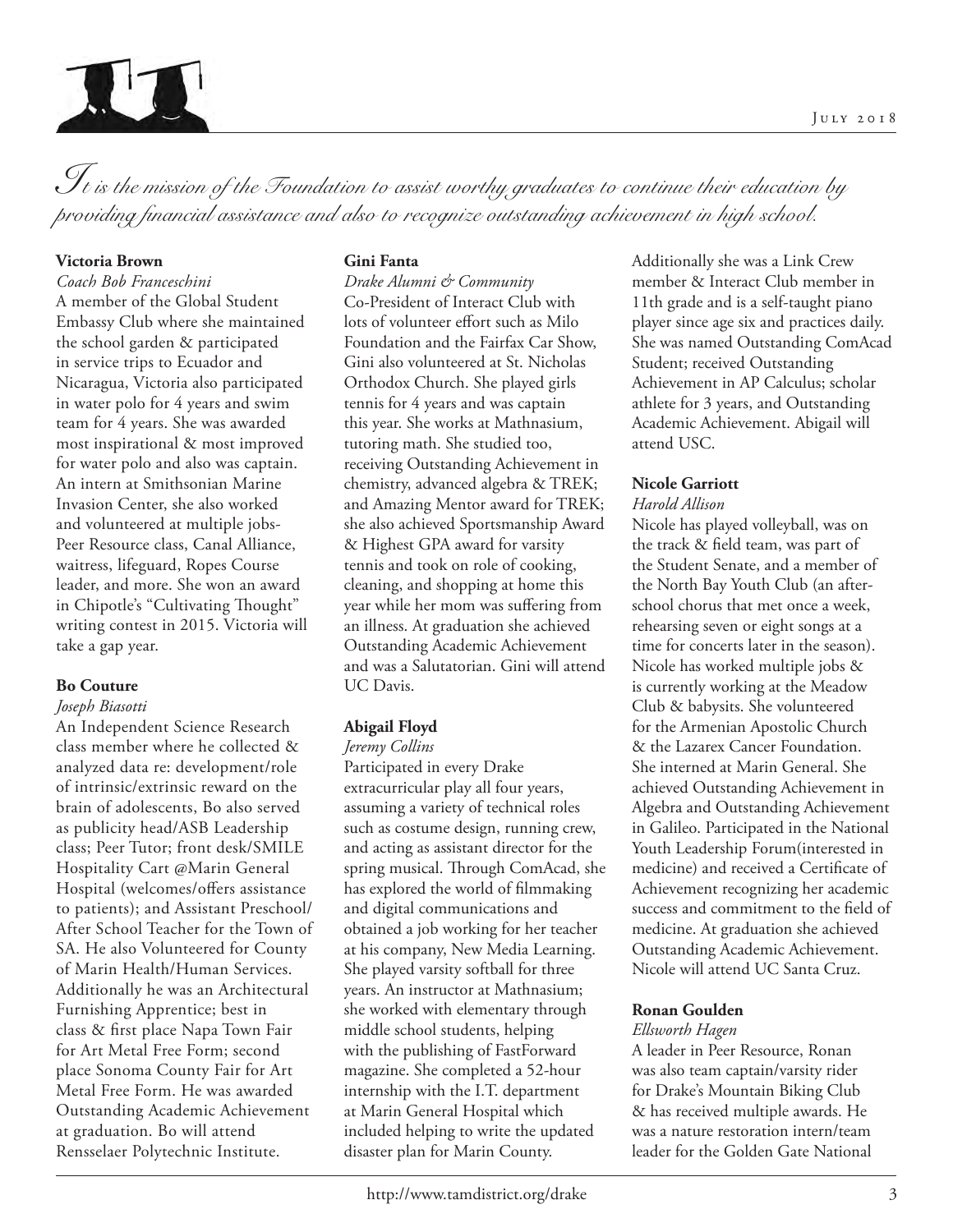

Parks Conservancy; Link Crew Leader; Nature Interpreter/Educator for Muir Woods National Park Service; and an Irish step dancer & competitor. A California Boys State Delegate, he was also an Environmental Intern for ONE TAM, Linking Individuals to Their Natural Community (LINC), Golden Gate National Parks Conservancy. Some other activities and awards were Mountain Bike camp counselor in the San Geronimo Valley, Best Male Sportsmanship Award, Nor Cal High School Cycling League, North Conference; invited speaker for Norcal Cyclefest; Marin County Student of the week for leadership & contributions to Drake community and peer resource; SEA-DISC leadership award. He received Outstanding Achievement in Environmental Science award, commitment to excellence award for mountain biking, Future TED Talker Award for Excellence, Eternal Curiosity & dedication to learning in science award at Drake. He was an invited presenter, advocating for sustainable water practices, California State Water Resources Control Board, and an invited participant, That's Not Cool Youth Summit, training to foster safe and healthy teen dating. At graduation he achieved Outstanding Academic Achievement. He will attend Bates College.

# **Connor Heffernan**

#### *Sue McDowell*

He has pioneered civic clubs and advocacy throughout high school, and has participated in the YMCA Youth & Government program, which models the state government in Sacramento. Honored as a Delegation of Distinction by the YMCA for community service work, he was the Marin delegation president his sophomore year & has been leading as an officer ever since,

being invited to speak at YMCA events and to help promote the program. Connor helped form the Academic Decathlon his junior year, collecting many accolades for his involvement, including being the team captain and leading the team to State. He founded the Youth & Government club at Drake, a debate club; serving as student senate officer this year and is an editor for the Jolly Roger. At graduation he received Outstanding Achievement in Government/Economics. Connor will attend the University of Portland.

#### **Sophie Heimerdinger**

#### *Carl J. "Red" Brown*

Sophie served an internship with the Environmental Action Committee in Point Reyes; played varsity girls lacrosse; member of tenacity select high school blue, a club lacrosse team; works at Good Earth now & has held many other jobs throughout high school; volunteered with the White Hill Lacrosse club, leading practices & running drills; link crew leader for 2 years; member of our PALS club; has a strong interest in ceramics & has been entered in the Youth In Arts youth art competition & has sold one of her pieces; has received NCS Scholar Athlete Award each year for maintaining above a 3.5 GPA while participating in a sport; CSF & Honor Crew. She achieved Outstanding Academic Achievement at graduation. She will attend Cal Poly, SLO.

#### **Mikailah Ives**

#### *Daniel Joseph Vacha*

On the varsity swim team for 4 years, Mikailah was a NCS Scholar Athlete. She was also president/founder of Drake-A-Wish Club which works with the Make-A-Wish Foundation. She was a member of PALS & Global Student Embassy. A Diabuddies Mentor, she hosts type 1 diabetic

lunches once a month and serves as mentor and advises newly diagnosed adolescents & families in Marin. She is an activist/fundraiser/team leader/ mentor/speaker/social media advocate for JDRF, a foundation dedicated to funding type 1 diabetes research and received a JDRF Fundraising Award. She annually participated in the international Coastal Cleanup Day & donated time each month to ocean conservancy. She volunteered over 240 hours at MGH and received a Hospital Volunteer Service award. She received Outstanding Achievement awards in Galileo and Psychology. Receiving Outstanding Academic Achievement at graduation, She will attend UCLA.

#### **Leo Krashanoff**

#### *Marilyn Lee Myers*

Leo was a Drake Mountain Biking Club rider for 3 years, including developing and maintaining the club's website. He was president of Drake's Developers Club (educates youth in programming skills) and a lab technician for two Drake chemistry classes where he tutors students and helps prepare labs, demonstrations & solutions. Interested in linguistics & learning new languages, he's fluent in Spanish and is learning Japanese. He volunteered for REST Shelter (cooks & distributes meals for the homeless in SA & SR) and went on a Mexico Mission last year, building homes for families. He received Outstanding Achievement in TREK, in Pre Calculus, in AP English Language & Composition, AP Calculus BC, Chemistry, Psychology, and Outstanding Writer, Wordsmith and English Student. Also Best Use of Data, Marin County Hack4Health Hacathon; participatory award for the congressional app challenge. Valedictorian, he achieved Outstanding Academic Achievement. He will attend UCLA.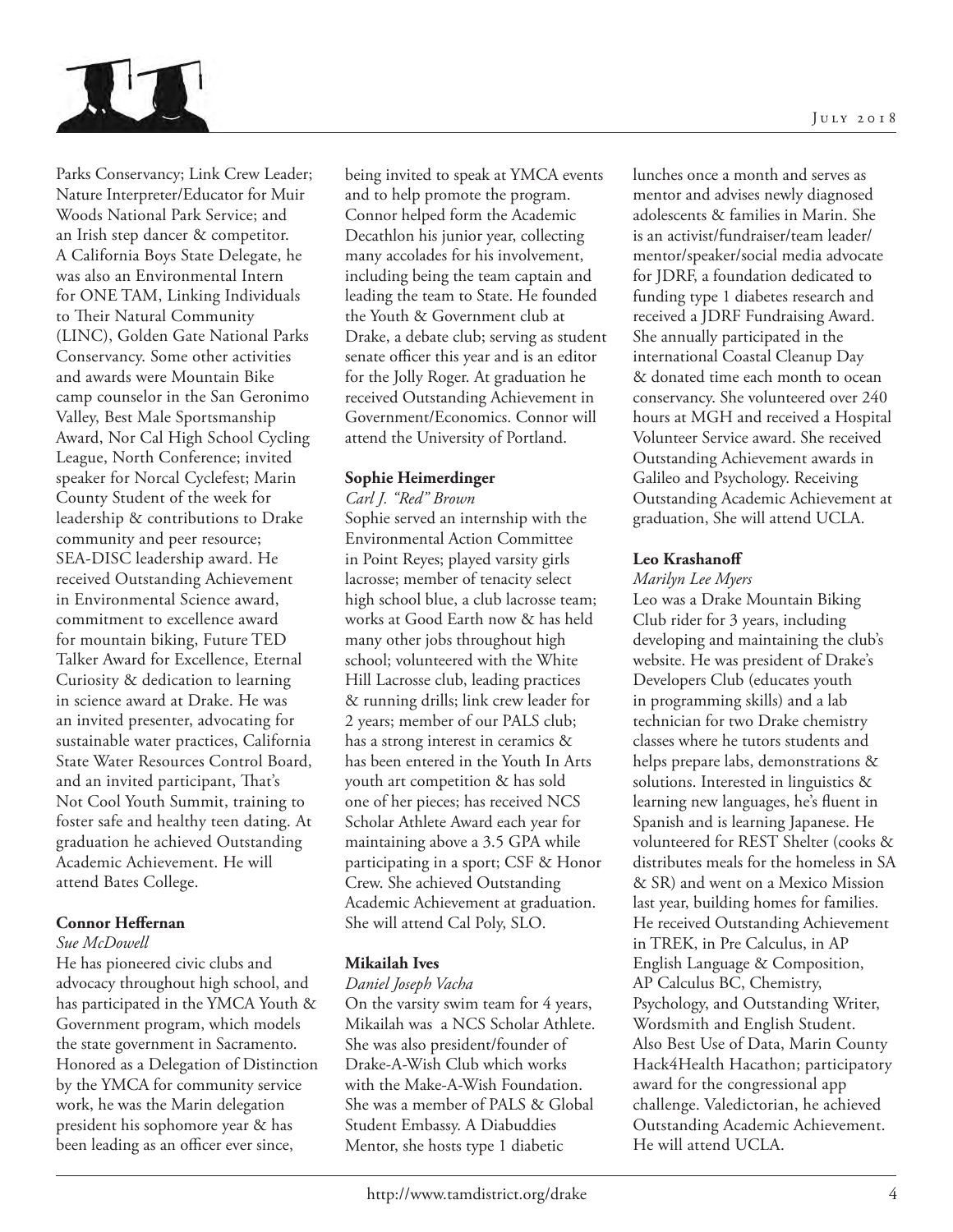

## **Maya Krause**

#### *Frances Parks*

President of Global Student Embassy club, she is also a member of Daraja Club & helps raise money for Daraha Academy, a school in Kenya for girls. She works with a team from Drake and other local high schools to construct robots that compete in local competitions. She is also a wildlife picture index intern with One TAM WPI project, contemporary & ballet dancer for Roco Dance, and tutors students in algebra & geometry. Additionally, she is a habitat restoration volunteer in the community. She received a 5 on the AP Spanish & AP Language Composition test, a 4 on the AP Bio test; She will also take AP Environmental Science & AP Calc BC before graduation. She received Outstanding Achievement in Pre Calculus, AP Calculus AB & Outstanding Achievement in Street Law. Awarded Outstanding Academic Achievement on graduation, She will attend Northeastern University.

#### **Hannah Levenson**

#### *Gary Sorgen*

Hannah has been editor in chief of the Jolly Roger. She was also vice president of the Daraja Club & raised enough money for 3 girls to complete 4 years of schooling plus room and board. She was a paid intern at Daraja Education Fund as well as a volunteer there. She has performed at three piano recitals annually & has received certificate of merit & subsequent Honors Recitals. She was also a student at Sycamore Japanese School, a Japanese language arts & culture class for Japanese-American students and has taken 4 Japanese courses at COM and is currently taking French there. She has been crew for the Drake sailing team. She was awarded Outstanding

Achievement in Advanced Journalism and achieved Outstanding Academic Achievement at graduation. Hannah will attend Reed College.

# **Eva Mars**

# *Drake Faculty*

CA math League Contest participant in math contests that happen 6 times a year (listed on CAML website for getting a perfect 6 for the March contest & got the highest total score at Drake for this year). She graded math homework & tests for Honors Geometry, Intermediate Algebra, Advanced Algebra & Honors Advanced Algebra. She was part of the World Opinions club, member of Mock Trial (team captain last year & this year), and member of the student senate for 2 years. Additionally she was a softball team member for 4 years (received player of the week & NCS Scholar Athlete recognition). Community activities include being on the leadership committee for the Ross Valley Rotary club and Marin Foster Care and the Milo Foundation as part of the Interact Club. She was awarded Outstanding Achievement in Physics, Spanish, English, Social Studies, Statistics & Pre Calculus as well as Concert Choir/Jazz Choir, AP Calculus BC, and AP Biology. She was awarded Outstanding Academic Achievement and Salutatorian at graduation. Eva will attend UCLA.

# **Shannon McKillop-Herr**

*Steve & Randy Schaffer* Shannon ran Drake varsity crosscountry (4 years), and Drake varsity track (4 years). She was a Drake Athletic Leadership Program participant for 2 years and Triple Impact Competitor Scholarship Winner with the Positive Coaching Alliance; NCS/CIF Scholar Athletic for 4 years; Drake High School Scholar Athlete. She was also

most inspirational for track & field; most valuable & true grit for crosscountry team. She was also a Link Crew member for 2 years; founding member & Co-President of Drake Surfrider Club. She was also a Global Student Embassy member for 4 years. Some of her environmental activities were Native Plant Nursery Intern for the Golden Gate National Parks Conservancy; restoration intern for GGNPCF, restoration volunteer in Ecuador for GSE and advanced youth naturalist volunteer @Richardson Bay Audubon (completed 50 environmental training hours & 250 volunteer hours). She was also a teen book club member @ SA library and a summer school aide @ super cool summer school, Larkspur Recreation Dept. She was awarded a Global Student Embassy merit scholarship and Outstanding Academic Achievement at graduation. She will attend Cal.

# **Stella Purkey**

#### *Chet Carlisle*

Stella played basketball all four years, three on varsity (captain this year). She was on the NCS CIF Distinguished Scholastic Team in 15-16 & 16-17, and a NCS CIF Scholar Athlete in 15-17. She was Defensive Player of the Year in 15-16. She was a member of Link Crew for 2 years, which helps freshmen transition to Drake, and works 3 days a week at a daycare & has for 2 years. She works at the Pirate Camp each summer. She will attend San Diego State University.

#### **Will Salaverry**

#### *Archie Williams*

Will ran track & field for 4 years, and was a Scholar Athlete for 3 years. He was VP of the Model United Nations club & as such organized their club's trip to a conference at UC Berkeley & wrote position papers on global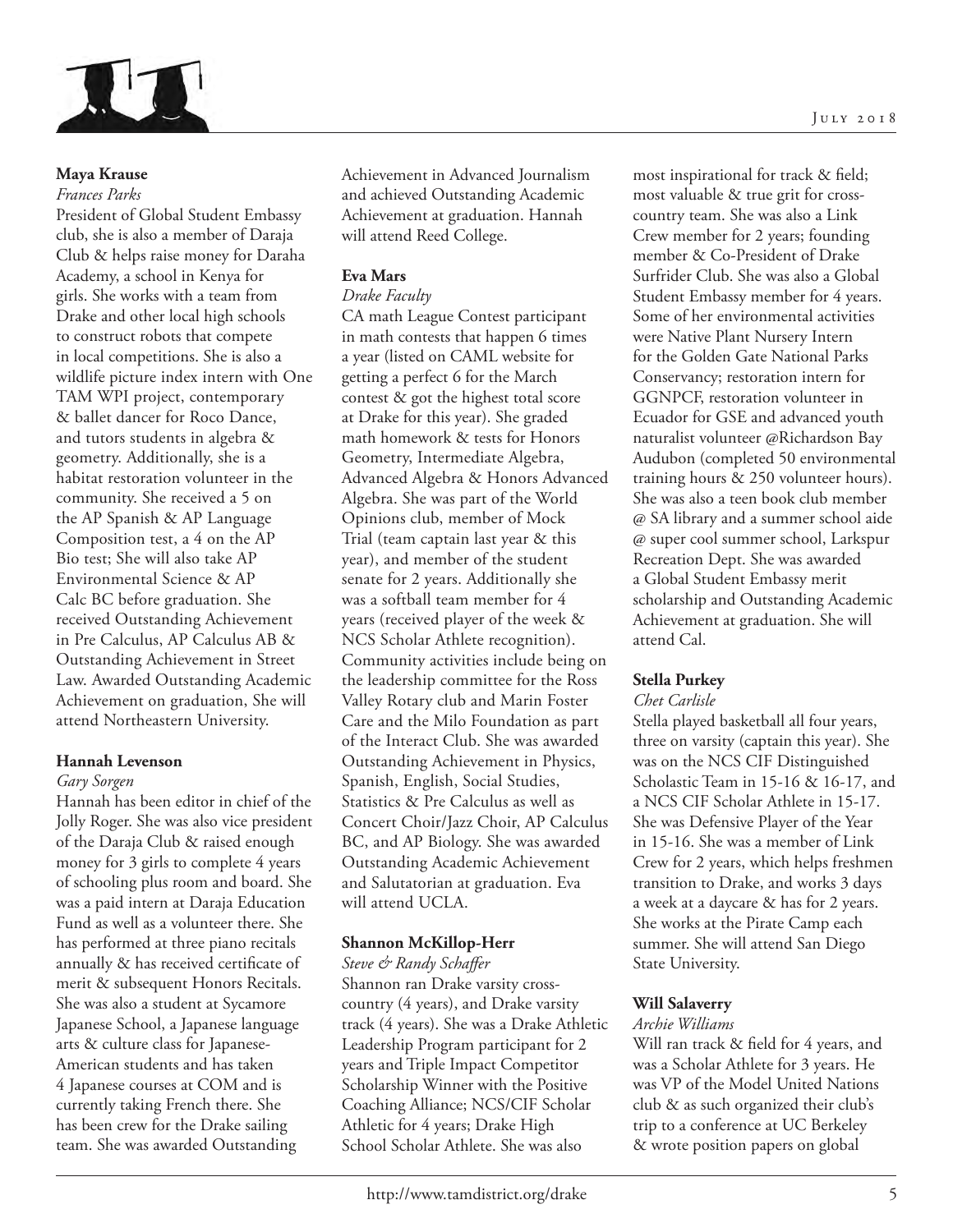

problems & co-wrote resolutions that passed in committee. As a Wellness Youth Advisory Member he led youth policy & advocacy group & worked with our district to change the transgender bathroom policy to be more inclusive. As a member of Berkeley Rep Summer Theater he rehearsed & performed an original play, took classes in improve & stage combat & wrote a musical that he and other students performed. He was a California Boys State delegate. Awarded Outstanding Achievement in Psychology, Award for Integrated Projects in ROCK, Personal Achievement Award from his counselor, he will attend Yale.

# **Cyrus !elin**

#### *Joshua Portnoy*

Cyrus was a mountain bike team member for 2 years, and co-president of the varsity badminton club. He has co-hosted a radio show at KWMR, a local radio station in Point Reyes, where he talks about environmental issues in the community & beyond. At the San Geronimo Valley Community Center, he works as a transition age youth innovator in the TAY program,

working with community members and youth to create a community that empowers youth to share their voices. A member of Drake's drama class & Global Student Embassy club, he was also one of the trained booth technicians for Drake's Little Theater (he gets paid for this & runs lights and sound for any outside organization that uses the theater facilities). He was also a link crew leader and Drake Wellness Youth Advisory member. Cyrus received Outstanding Achievement in ROCK; Counselors' Outstanding Personal Achievement Award; Inquisitive, Thoughtful & Dedicated to Spanish in 11th grade as well as Outstanding Leadership in Wellness and Outstanding Achievement in Theater. Upon graduation he achieved Outstanding Academic Achievement. Cyrus will attend Oberlin.

# **Brooke Wilson**

#### *Barbara McCune*

Playing varsity softball for 4 years (captain this year), Brooke has received Most Improved player for softball and NCS Distinguished Team for 2 years. She has volunteered for 6 years at the Fairfax San Anselmo Children's Center

after going there herself as a young child; She has given well over a thousand hours of time to this Center and now works there. She's currently working three jobs while being the starting center fielder on the school's softball team while maintaining a 3.8 GPA. She received a certificate of appreciation in recognition of valuable contributions to the Fairfax San Anselmo Children's Center; Green Team Award in recognition of her valuable contributions to helping make the world a better place; and youth poet laureate. Brooke will attend UC Merced.

# **Elizabeth (Alise) Wing**

#### *Nicholas Shea*

Employed at Comforts, Alise also led friends on backpacking trips and wrote short stories & poetry & flash fiction & an occasional play and novella. A Marin Head Start classroom volunteer, Alise was also a Drake's White Mountain Research Club member; Fort Miley Ropes Course leader and a California Certified Naturalist by UC Davis Extension School. A theater tech at Drake, Alise also received a ROCK Excellence in English Award. She has written 5 short stories that have been published, received multiple poetry



Will Salaverry receives his scholarship from Laura Shea.

DSF President 2017-2018: Kevin Shea NEWS Editor: Marcia Hagen



Stella Purkey receives her scholarship from Kevin Shea.

Editorial Assistants: Lisa Neumaier Technical Assistance: Ed Hagen



Shannon McKillop-Herr receives her scholarship from Cheryll Keast.

Photographer: Tommie Kenton Header graphics: Michael Schwab Studio Publisher: Karen Brigando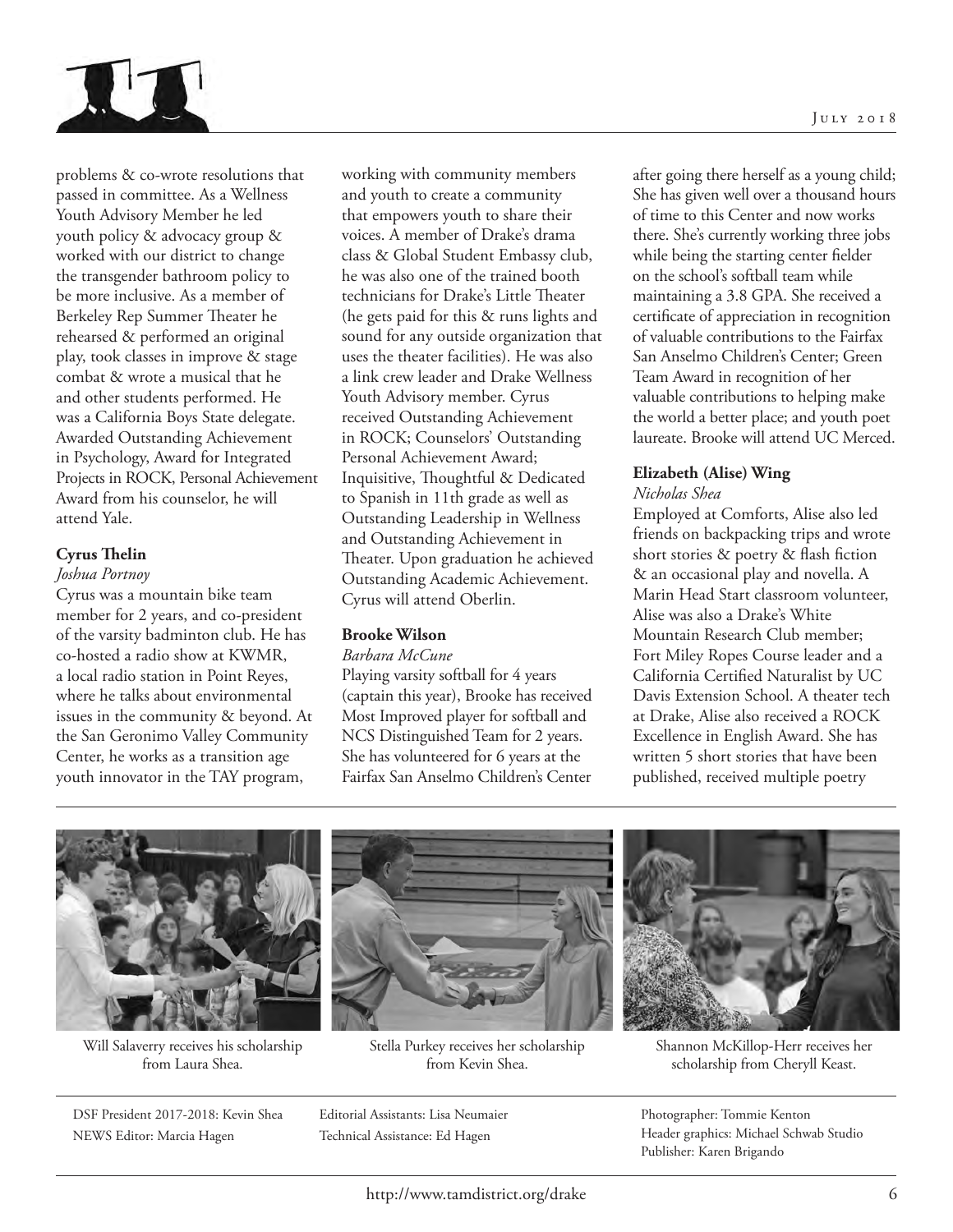



awards and has been published, and was a Marin Young Playwright award finalist for one of her plays this year. Alise will attend Pratt Institute of Art & Design.

# **Jessica Yepez Rangel**

*Merrill "Mike" & Elsie Convis*  Jessica has volunteered at Marin Humane Thrift Shop and at Manor Elementary School for Mrs. Honda, helping students with projects and taking them for walks as part of their environmental science class; she also helps the teacher enter grades. She was also a Link crew member for 2 years, as well as a member of the Students of Color Alliance, in charge of starting and leading conversations about issues

the club as a whole believes our school should be aware of in our community. Jessica was also a member of 10,000 Degrees, a college access program for first generation students. Jessica will attend San Francisco State University.

# **Isabelle Zuroske**

#### *Gery Gomez*

A YMCA Camp Counselor, Isabella also babysits & has held other parttime jobs including peer tutoring. She has been very involved in athletics including girls varsity soccer where she received scholar athlete awards and a coaches' award. In girls varsity lacrosse she received a scholar athlete award. In girls varsity track she also was named scholar athlete.

She received a MVP award for girls freshman volleyball (continued to play for two more years on JV & was captain one year). Isabelle was also a member of the PALS Club, Global Student Embassy Club, Model UN, and was a Junior/Senior Class Officer and member of ASB/Leadership Class. She has volunteered at Novato Food Bank, served as a YMCA Peer Court jury member, and intern for Marin County Parks. She earned Excellence in Geometry & Advanced Algebra & US History. She also plays the cello. At graduation she received Outstanding Service to the DHS Pirate Community and Outstanding Academic Achievement. Isabelle will attend UC Davis.

#### Hello,

I was awarded the Frances Parks scholarship in 2004; my mom and I still have such fond memories of our lunch with Frances after the award ceremony-- she was such a gem! I love getting the update newsletters each year. Now that I'm going to be out of training roles for the first time since completing my education, I look forward to contributing to the DSF...

I'm writing with an update of what I've been up to since Drake!

2004: Danielle Jake-Schoffman, PhD (maiden name: Danielle Schoffman) BA: Human Biology and Anthropological Sciences, Stanford University PhD: Health Promotion, Education, and Behavior; University of South Carolina

Danielle researches innovative approaches to healthy eating and physical activity promotion, including the development and testing of mobile apps an<sup>d</sup> social media-delivered programs. She is completing a postdoctoral research fellowship at the University of Massachusetts Medical school this summer. In the fall, she will join the faculty of the Department of Health Education an<sup>d</sup> Behavior at the University of Florida as an Assistant Professor.

Please let me know if you need any clarification. Thanks for your work for the DSF!

Best, Danielle

Danielle E. Jake-Schoffman, PhD Department of Health Education & Behavior University of Florida djakeschoffman@ufl.edu Twitter: @DrJakeSchoffman